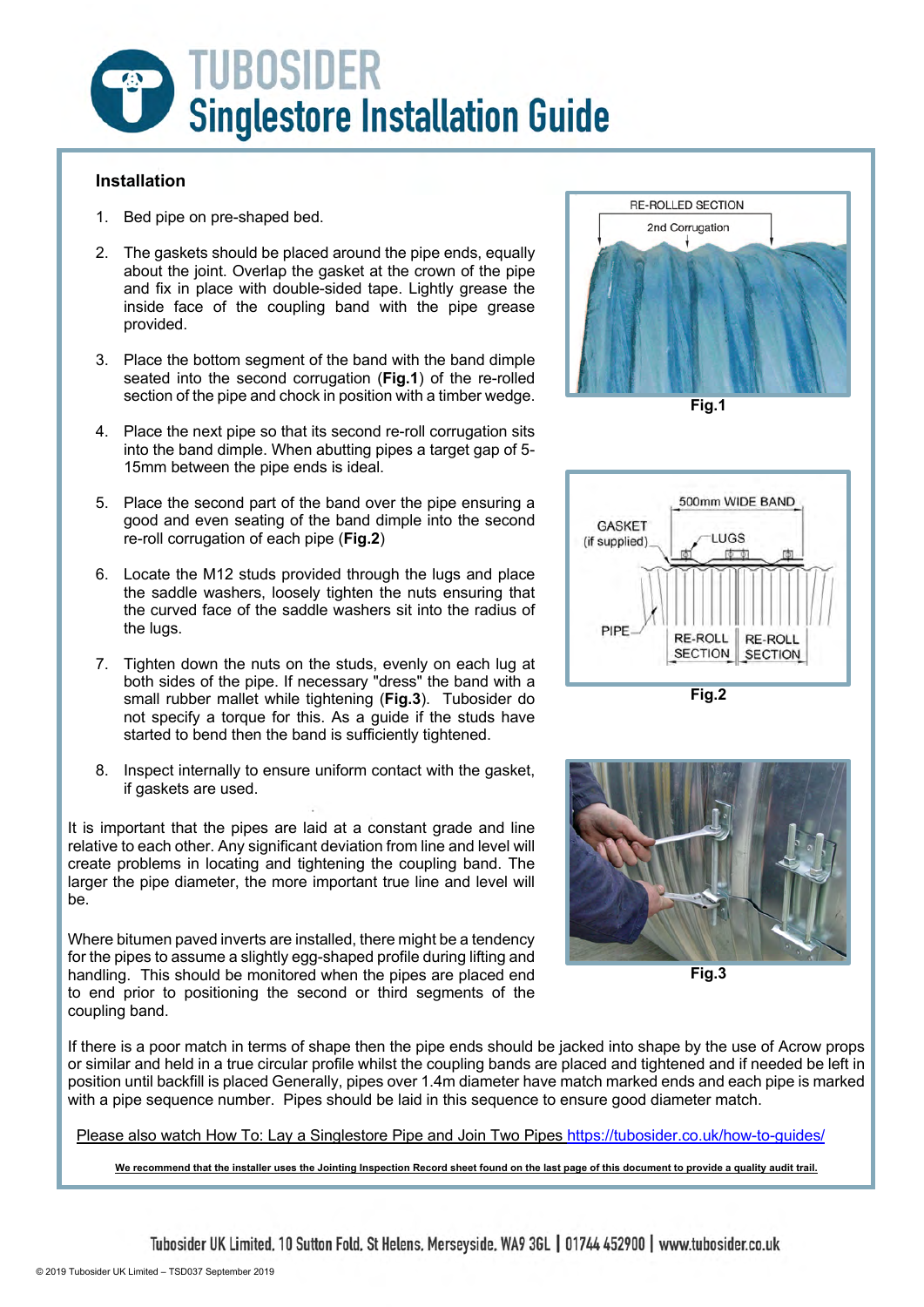

## **Handling**

Although corrugated steel pipes are known for their strength, they should be handled with reasonable care. Never dumped pipes directly from a truck bed on unloading, lift in a way that protects the galvanised or coated surface. As with any manufacturer pipes should not be dragged across the site.

Tubosider pipes are relatively light in weight, typically supplied in around 7m lengths, they can be handled with simple, light equipment. In assessing handling requirements, the contractor should ascertain the heaviest part of any delivery. This information will be on the drawing or be available from Tubosider UK Ltd.

Pipes should ideally be handled with a double sling (**Fig.4**), to prevent excessive localised stresses in the pipe that could cause damage. In the case of longer pipes it may be prudent to use a spreader beam for off-loading and placing. Pipes should be handled with nylon slings and not with pipe hooks or items that can cause damage to pipe ends.

#### **Do NOT lift with single strap or without bite. ALWAYS follow site safety procedures.**

**Off-Loading Guidance** For safe transport and handling, Tubosider fasten pipes together

with steel banding. Packs of pipes sit on the vehicle on wooden skids to enable loading transport at the factory from a crane (**Fig.6**) or forklift truck (**Fig.7**). Skids are also used between rows of pipes (**Fig.8**). Wedges (chocks) are used to stop lateral movement of the pipes.

When off-loading a pack of pipes, nylon slings should be used if lifting by excavator or crane. Alternatively use a forklift truck or excavator with fork attachments. When the pack is placed at ground level, the banding can be removed as required and the pack split. Single pipes can then be handled with care, again using a crane with slings or forks.



**Fig.4**



**Fig.5**



**Fig.6**

**Notes:** The above is for guidance and should be followed in conjunction with current health & safety guidelines and site health & safety policy.

**Please note that the skids on the vehicle bed can be retained for use and disposal on site. Be aware of the possibility** 



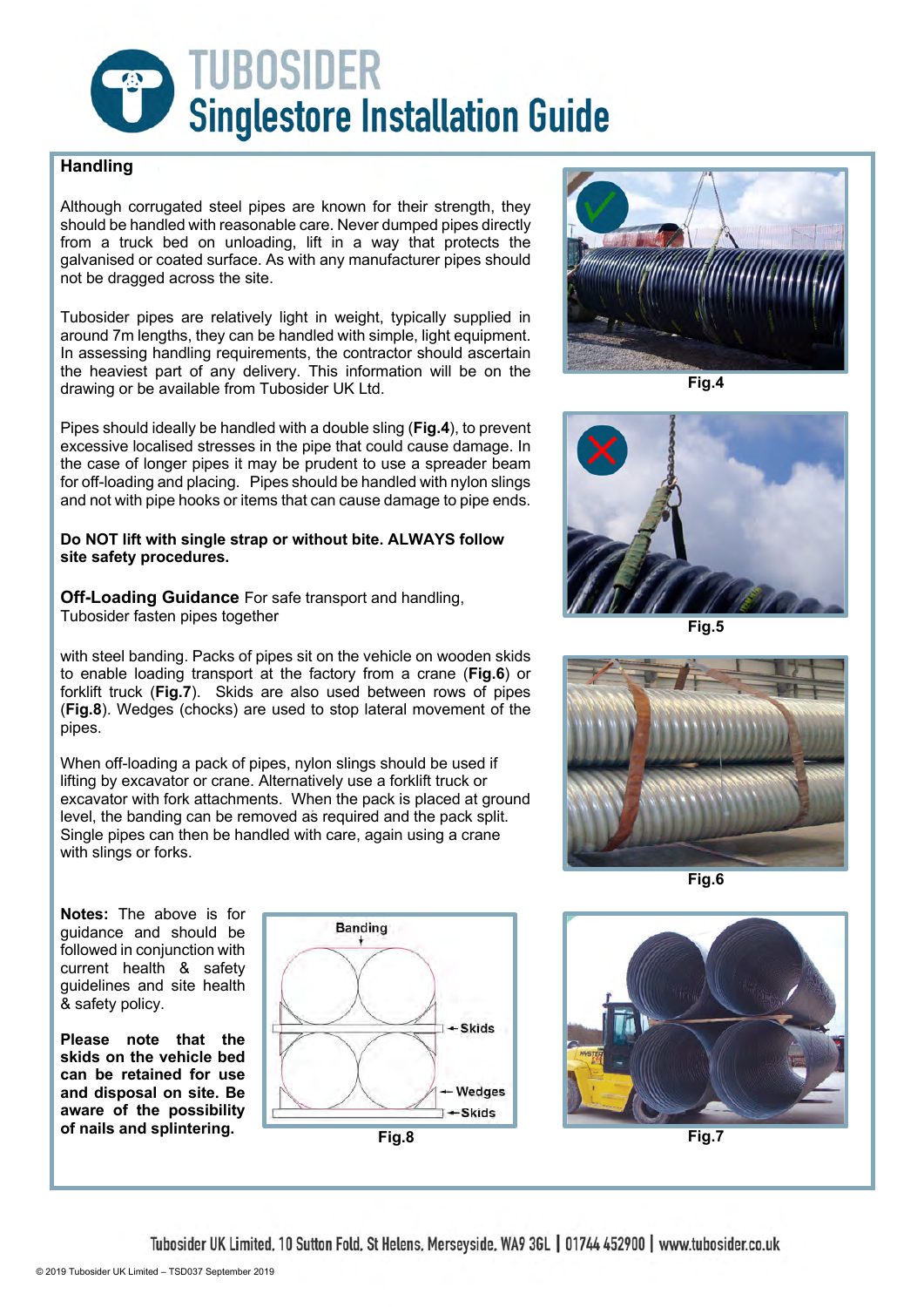

## **Packing for transport**

These diagrams show how straight pipes are typically packed. Pipes that have additional factory fabrication work might not be packed as shown.



#### **Weights**

The tables can be used to calculate straight pipe weights. Please contact Tubosider should you require weights confirming for off-loading and handling plant on site.

| <b>Singlestore 68</b>                                                                |                       |                          |     |                              |                          |      | <b>Singlestore 125</b> |                                    |                              |                              |                          |                              |      |                    |  |
|--------------------------------------------------------------------------------------|-----------------------|--------------------------|-----|------------------------------|--------------------------|------|------------------------|------------------------------------|------------------------------|------------------------------|--------------------------|------------------------------|------|--------------------|--|
|                                                                                      |                       |                          |     |                              |                          |      |                        |                                    |                              |                              |                          |                              |      |                    |  |
|                                                                                      |                       |                          |     |                              |                          |      |                        | <b>Clear</b>                       | Weight per metre (kg)        |                              |                          |                              |      | <b>Clear</b>       |  |
|                                                                                      |                       |                          |     |                              |                          |      |                        | <b>Internal</b><br><b>Diameter</b> | Steel thickness (mm)         |                              |                          |                              |      | <b>End</b><br>Area |  |
|                                                                                      |                       |                          |     |                              |                          |      |                        | (m)                                | 1.5                          | 2.0                          | 2.5                      | 3.0                          | 3.5  | (m)                |  |
|                                                                                      |                       |                          |     |                              |                          |      |                        | 1.2                                | 55                           | 73                           | 90                       | 108                          | 124  | 1.13               |  |
| Clear                                                                                | Weight per metre (kg) |                          |     |                              |                          |      |                        | 1.4                                | 65                           | 85                           | 105                      | 125                          | 145  | 1.54               |  |
| Internal<br><b>Diameter</b>                                                          | Steel thickness (mm)  |                          |     |                              | End<br>Area              |      | 1.5                    | 69                                 | 91                           | 113                          | 134                      | 156                          | 1.77 |                    |  |
| (m)                                                                                  | 1.5                   | 2.0                      | 2.5 | 3.0                          | 3.5                      | (m)  |                        | 1.6                                | 74                           | 97                           | 120                      | 143                          | 166  | 2.01               |  |
| 0.3                                                                                  | 14                    |                          |     |                              | $\overline{\phantom{a}}$ | 0.07 |                        | 1.8                                | 83                           | 109                          | 135                      | 161                          | 187  | 2.55               |  |
| 0.4                                                                                  | 18                    | $\overline{\phantom{a}}$ |     | $\qquad \qquad \blacksquare$ | $\overline{\phantom{a}}$ | 0.13 |                        | 2.0                                | 92                           | 121                          | 150                      | 178                          | 207  | 3.14               |  |
| 0.5                                                                                  | 23                    | $\overline{\phantom{0}}$ |     | $\overline{\phantom{0}}$     | $\overline{\phantom{a}}$ | 0.20 |                        | 2.2                                | 102                          | 133                          | 165                      | 196                          | 227  | 3.80               |  |
| 0.6                                                                                  | 27                    | 36                       |     |                              | -                        | 0.28 |                        | 2.4                                | $\overline{\phantom{0}}$     | 145                          | 179                      | 214                          | 248  | 4.52               |  |
| 0.7                                                                                  | 32                    | 41                       |     | $\qquad \qquad \blacksquare$ | $\overline{\phantom{a}}$ | 0.38 |                        | 2.6                                | $\qquad \qquad \blacksquare$ | $\qquad \qquad \blacksquare$ | 194                      | 231                          | 268  | 5.31               |  |
| 0.8                                                                                  | 36                    | 47                       |     |                              | $\overline{\phantom{0}}$ | 0.50 |                        | 2.8                                |                              | $\qquad \qquad \blacksquare$ | 209                      | 249                          | 289  | 6.16               |  |
| 0.9                                                                                  | 41                    | 53                       | 66  | 79                           | 90                       | 0.64 |                        | 3.0                                |                              |                              | $\overline{\phantom{0}}$ | 267                          | 309  | 7.07               |  |
| 1.0                                                                                  | 45                    | 59                       | 73  | 87                           | 100                      | 0.78 |                        | 3.2                                |                              |                              |                          | $\qquad \qquad \blacksquare$ | 329  | 8.04               |  |
| 1.1                                                                                  | 50                    | 65                       | 80  | 95                           | 109                      | 0.95 |                        | 3.4                                |                              |                              |                          | $\qquad \qquad \blacksquare$ | 350  | 9.08               |  |
| 1.2                                                                                  | 54                    | 72                       | 89  | 106                          | 118                      | 1.13 |                        | 3.6                                |                              |                              |                          | $\overline{a}$               | 371  | 10.18              |  |
| Indicative weights for Singlestore pipes<br>Indicative weights for Singlestore pipes |                       |                          |     |                              |                          |      |                        |                                    |                              |                              |                          |                              |      |                    |  |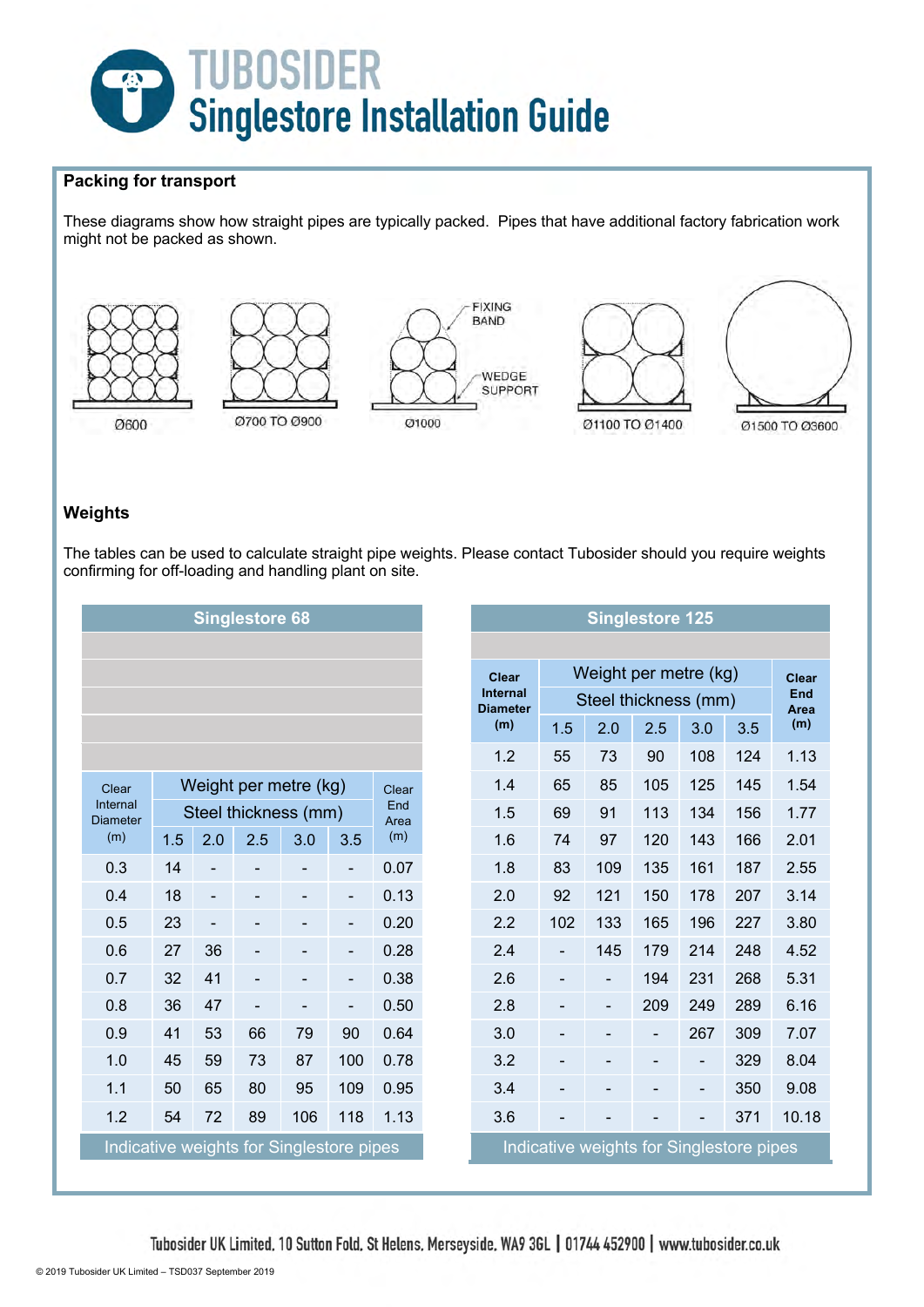# **TUBOSIDER<br>Singlestore Installation Guide**  $\overline{G}$

## **Excavation and Backfill requirements according to CD375**



Minimum depth (X) of Lower Bedding material to be equal to Diameter (D) divided by 10. Therefore, for an 1.8m pipe,  $X =$ 180mm. For a 2.4m pipe,  $X = 240$ mm etc.

\*Dimension W to be 500mm for pipes less than 3m diameter.

\*Dimension W to be 800mm for pipes 3m and above.

The above information is drawn from the Design Manual for Roads And Bridges. The materials listed below are as described in Series 600 MCHW1.

| <b>Bedding and Backfill materials</b> |     |                                           |                                                                                                                                                                    |                     |                                                                                                                                                                    |                     |        |          |                                                    |          |  |  |  |
|---------------------------------------|-----|-------------------------------------------|--------------------------------------------------------------------------------------------------------------------------------------------------------------------|---------------------|--------------------------------------------------------------------------------------------------------------------------------------------------------------------|---------------------|--------|----------|----------------------------------------------------|----------|--|--|--|
| Lower bedding material                | 6K  |                                           | Natural gravel, natural sand, crushed gravel, crushed rock other than argillaceous<br>rock, crushed concrete, well-burnt colliery spoil or any combination thereof |                     |                                                                                                                                                                    |                     |        |          |                                                    |          |  |  |  |
| Upper bedding material                | 6L  |                                           |                                                                                                                                                                    |                     | Natural gravel, natural sand, crushed gravel, crushed rock other than argillaceous<br>rock, crushed concrete, well-burnt colliery spoil or any combination thereof |                     |        |          |                                                    |          |  |  |  |
| <b>Surround Material</b>              | 6M  |                                           | Natural gravel, natural sand, crushed gravel, crushed rock other than argillaceous<br>rock, crushed concrete, well-burnt colliery spoil or any combination thereof |                     |                                                                                                                                                                    |                     |        |          |                                                    |          |  |  |  |
|                                       |     | PERCENTAGE BY MASS PASSING THE SIZE SHOWN |                                                                                                                                                                    |                     |                                                                                                                                                                    |                     |        |          |                                                    |          |  |  |  |
| Material                              |     |                                           |                                                                                                                                                                    | Size (mm) BS Series |                                                                                                                                                                    | Size (µm) BS Series |        |          |                                                    |          |  |  |  |
|                                       | 75  | 20                                        | 10                                                                                                                                                                 | 5                   | $\overline{2}$                                                                                                                                                     | 1.18                | 600    | 300      | 150                                                | 63       |  |  |  |
| Lower<br>bedding 6K                   |     | 100                                       |                                                                                                                                                                    |                     |                                                                                                                                                                    |                     |        |          |                                                    | $0 - 10$ |  |  |  |
| Upper<br>bedding 6L                   |     |                                           | 100                                                                                                                                                                | 89-100              | 60-100                                                                                                                                                             | $30-$<br>100        | 15-100 | $5 - 70$ | $0 - 15$<br>Except 0-<br>20 for<br>crushed<br>rock |          |  |  |  |
| Surround<br>6M                        | 100 |                                           |                                                                                                                                                                    |                     |                                                                                                                                                                    |                     |        |          |                                                    | $0 - 10$ |  |  |  |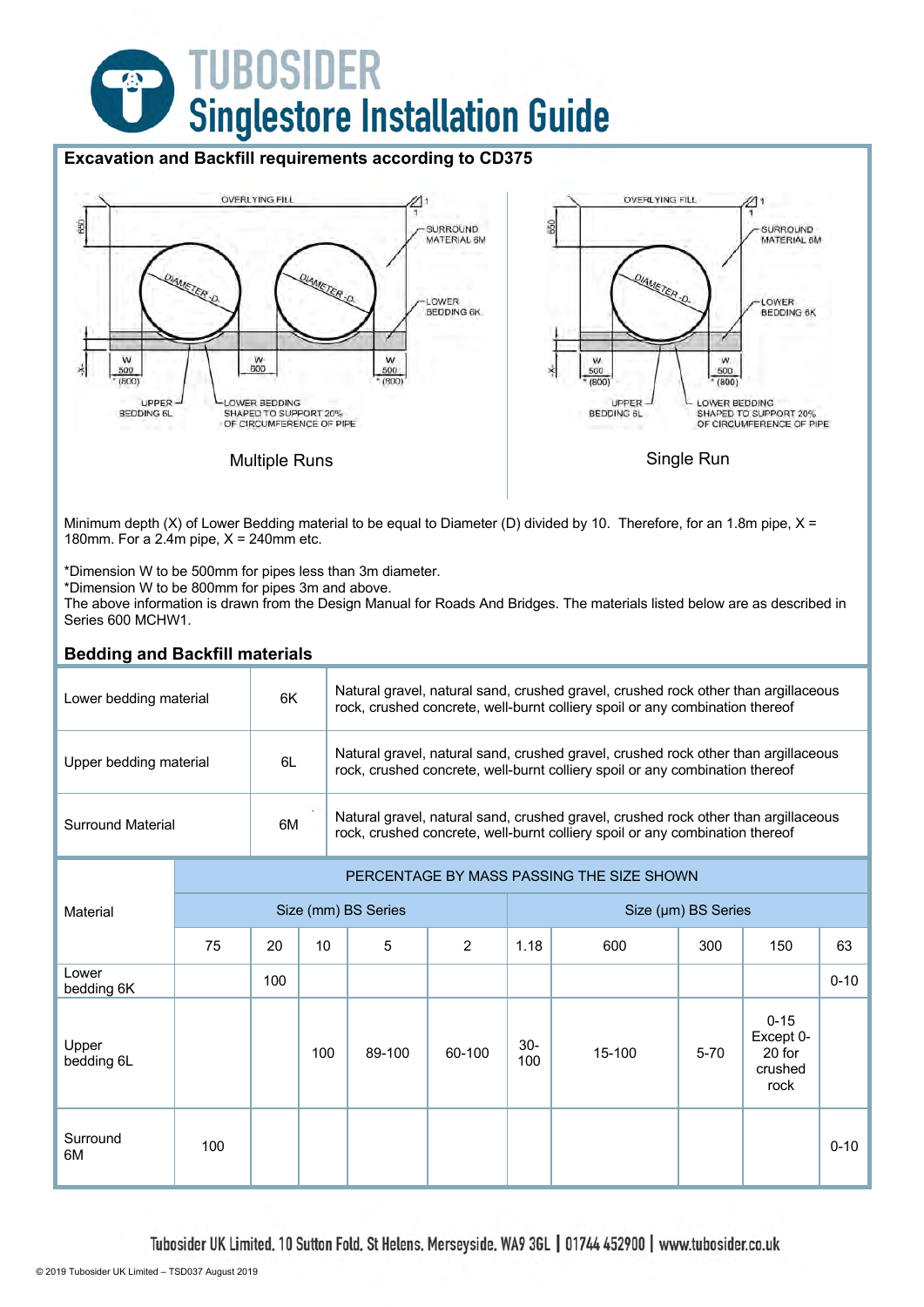

# **Backfilling Guidance**

Correct placement of bedding materials, including the shaping of the bedding to support 20% of the circumference of the pipe is important. Getting this right not only gives the correct structural support to the pipes, it also ensures good line and level along the length of the tank or culvert.

The material under the haunches must be in firm contact with the entire bottom surface of the pipes, taking great care at this stage will ensure that the backfill is correctly compacted and that the layer is thick enough to spread and accommodate the high pressures that are in this area. When well compacted voids and soft spots should not occur.

As the first layer of granular fill is placed, the haunches are more accessible due to the bedding described above. Backfilling and compacting under the haunches is an important step in the backfill sequence. Hand equipment like a shovel should be used to fill the remaining haunches. Small power tampers can be used to compact with care being taken to avoid striking the structure.

When placing backfill, layers are generally put down at thicknesses of 150mm to 300mm to permit thorough compaction. A balanced sequence of backfilling is essential. The fill should be placed on both sides of the pipe at the same time, or alternating from one side to the other to keep it close to the same elevation on both sides of the pipes at all times.

When the fill on both sides of a pipe run approaches the top of the structure, the same techniques of spreading shallow layers and compacting thoroughly must be continued as the fill covers the pipe. For the initial layers over the pipe, light compaction equipment like a hand operated drum roller, working across the pipe is recommended.

Generally, on reaching 1 metre of cover above soffit level, in compacted layers, suitable larger plant may be used. Please contact Tubosider to discuss construction loadings, especially under reduced cover.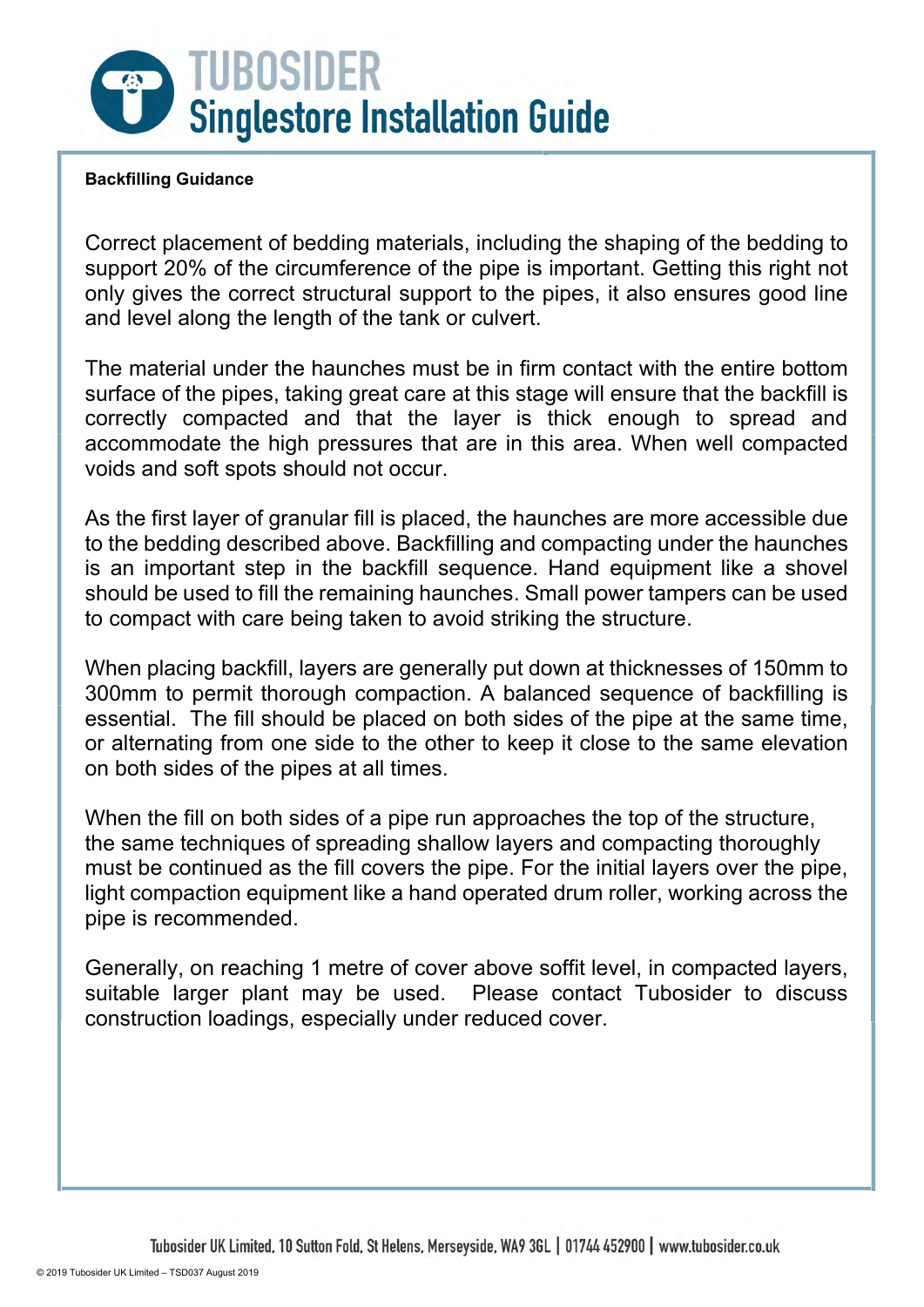

# **Typical Access shaft finishing detail**



#### Notes:

1. When calculating access shaft heights Tubosider allow 500mm between finished cover level (FCL) and top of shaft.

2. The 500mm is typically made up of a concrete "biscuit", 2 courses of bricks and a steel manhole frame. Any discrepancy can be taken up within the brickwork.

3. Prior to placing the "biscuit" the top of the shaft should be wrapped with Denzo or polystyrene and the concrete ring should be cast with the top approx. 50mm above the top of the shaft. The "biscuit" should then be bedded onto the concrete ring with sand and cement mortar.

4. Concrete "biscuit", bricks, cover and frame supplied by others.

## **Fixing the eyebolt, if required** TOOLING



Use hammer drill and sds drill bit.

Drill bit diameter: Ensure correct diameter is selected for the fixing to be used and is not worn below minimum tolerance.

NB. When drilling into dense concrete observe the maximum efficient working life of the drill bit.

#### PREPARATION

Hole depth must be 2 times diameter plus the full working length of the bolt, to allow for the dust created when the bolt is installed into the pre-drilled hole.

Remove surplus dust from the drilled hole by easing the drill bit up and down within the hole and blowing clear.

#### INSTALLATION

To install the screwbolt use a branded ratchet spanner with a full hexagon socket, or impact wrench. We recommend the use of the bosch gds or similar. To ensure that you do not ream out the drilled hole set the impact wrench to slow start.

This will also avoid any excessive torque stress being applied to the bolt.

Apply pressure to head of bolt to ensure engagement of first thread.

If resistance is encountered when screwing down the bolt, simply unscrew one turn to release trapped dust, and then continue to tighten down. The bolt is set when the built in washer, at the underside of the head of the bolt, meets the face of the object being fixed to the substrate.

No further tightening of the fixing is necessary.

© Excalibur Screwbolts\_November 2009